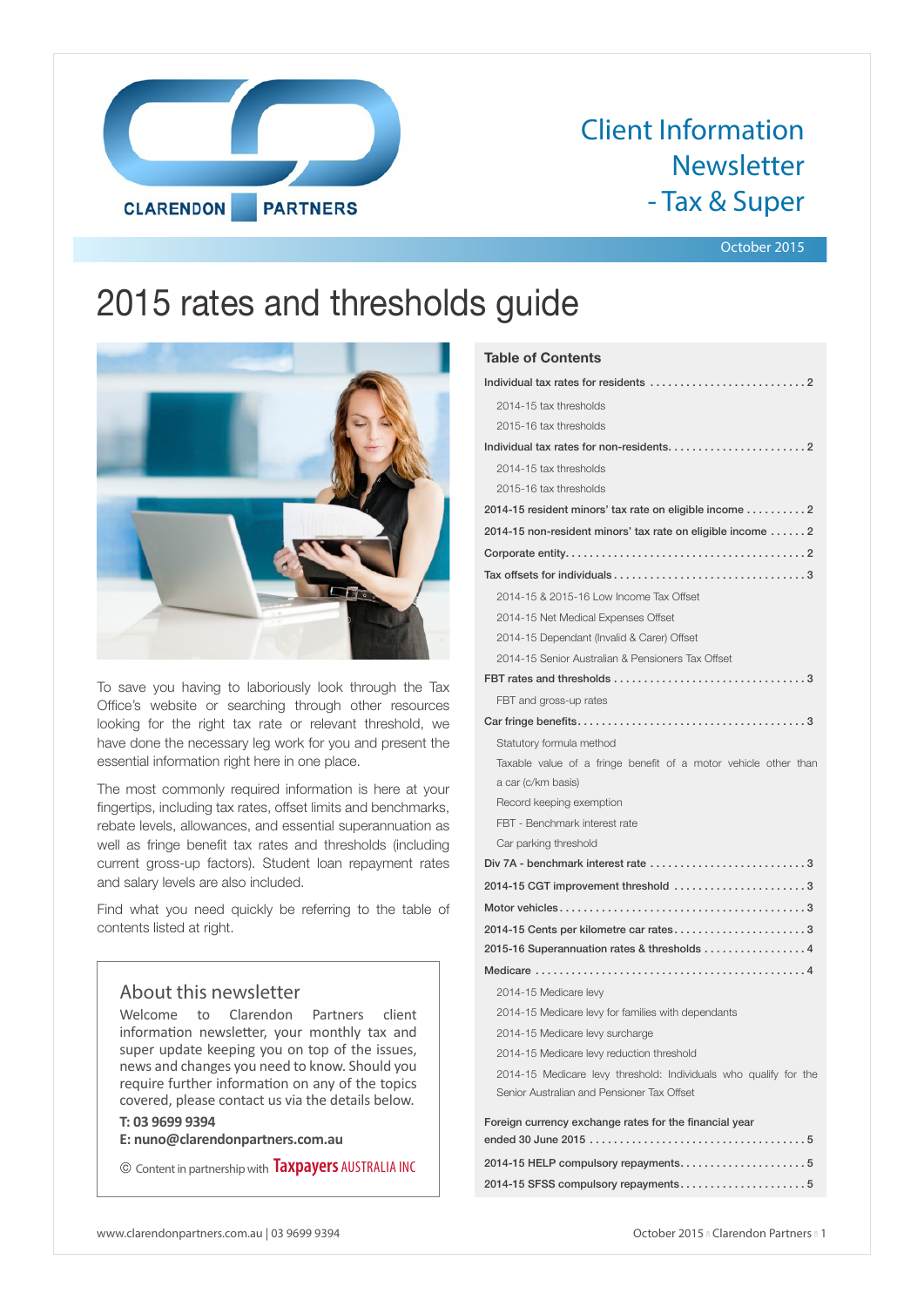### **Individual tax rates for residents**

| 2014-15 tax thresholds   |             |                                                  |  |
|--------------------------|-------------|--------------------------------------------------|--|
| <b>Taxable</b><br>income | Rate<br>(%) | Tax on this income                               |  |
| $$0 - $18,200$           | 0           | Nil tax payable                                  |  |
| $$18,201 -$<br>\$37,000  | 19          | 19c for each \$1 over<br>\$18,200                |  |
| $$37,001 - $80,000$      | 32.5        | \$3,572 plus 32.5c for each<br>\$1 over \$37,000 |  |
| $$80,001 -$<br>\$180,000 | 37          | \$17,547 plus 37c for each<br>\$1 over \$80,000  |  |
| \$180,001 & above        | $47*$       | \$54,547 plus 47c for each<br>\$1 over \$180,000 |  |

# **2015-16 tax thresholds**

| <b>Taxable</b><br>income                  | Rate<br>(%) | Tax on this income                               |
|-------------------------------------------|-------------|--------------------------------------------------|
| $$0 - $18,200$                            | 0           | Nil tax payable                                  |
| $$18,201 -$<br>\$37,000                   | 19          | 19c for each \$1 over<br>\$18,200                |
| $$37,001 - $80,000$                       | 32.5        | \$3,572 plus 32.5c for each<br>\$1 over \$37,000 |
| $$80.001 -$<br>\$180,000                  | 37          | \$17,547 plus 37c for each<br>\$1 over \$80,000  |
| \$180,001 & above                         | $47*$       | \$54,547 plus 47c for each<br>\$1 over \$180,000 |
| tincludes 2% Temporary Rudget Repair Levy |             |                                                  |

 $\mid$  \*includes 2% Temporary Budget Repair Levy

# **Individual tax rates for non-residents**

| 2014-15 tax thresholds   |             |                                                  |  |
|--------------------------|-------------|--------------------------------------------------|--|
| <b>Taxable</b><br>income | Rate<br>(%) | Tax on this income                               |  |
| $$0 - $80,000$           | 32.5        | 32.5c for each \$1                               |  |
| $$80,001 -$<br>\$180,000 | 37          | \$26,000 plus 37c for each<br>\$1 over \$80,000  |  |
| \$180,001&<br>above      | $47*$       | \$63,000 plus 47c for each<br>\$1 over \$180,000 |  |

# **2015-16 tax thresholds**

| <b>Taxable</b><br>income | Rate<br>(%) | Tax on this income                               |
|--------------------------|-------------|--------------------------------------------------|
| $$0 - $80,000$           | 32.5        | 32.5c for each \$1                               |
| $$80,001 -$<br>\$180,000 | 37          | \$26,000 plus 37c for each<br>\$1 over \$80,000  |
| \$180,001&<br>above      | $47*$       | \$63,000 plus 47c for each<br>\$1 over \$180,000 |

# **2014-15 resident minors' tax rate on eligible income**

| Taxable income  | Tax on this income           |
|-----------------|------------------------------|
| Up to \$416     | Nil                          |
| $$417 - $1,307$ | 68%* for the part over \$416 |
| \$1,308 & above | 47%* on the entire amount    |

\*includes 2% Temporary Budget Repair Levy **Note:** LITO not available for certain minor income.

# **2014-15 non-resident minors' tax rate on eligible income**

| Taxable income | Tax on this income                         |
|----------------|--------------------------------------------|
| Up to \$416    | 34.5%* on the entire amount                |
| $$417 - $663$  | $$143.52 + 68\%$ on the part<br>over \$416 |
| \$664 & above  | 47%* on the entire amount                  |
|                |                                            |

\*includes 2% Temporary Budget Repair Levy

| <b>Corporate entity</b>                            | Rate                                     |
|----------------------------------------------------|------------------------------------------|
| <b>Private and public companies</b>                | 30% or 28.5% <sup>1</sup>                |
| Corporate unit trusts and public<br>trading trusts | 30% or 28.5% <sup>1</sup>                |
| Life Insurance companies                           |                                          |
| Ordinary class                                     | 30%                                      |
| Complying superannuation class                     | 15%                                      |
| <b>Non-profit companies</b>                        |                                          |
| First \$416 of taxable income                      | Nil                                      |
| Taxable income $$417 - $915^2$                     | 55% of excess<br>over \$416 <sup>2</sup> |
| Taxable income \$916 <sup>2</sup> and above        | 30% or 28.5% <sup>1</sup>                |

**1:** The tax rate is reduced to 28.5% for companies that are "small business entities" (SBEs) with an aggregated turnover of less than \$2 million from 1 July 2015.

**2:** Upper limit is reduced from \$915 to \$863 for nonprofit companies that are SBEs from 1 July 2015.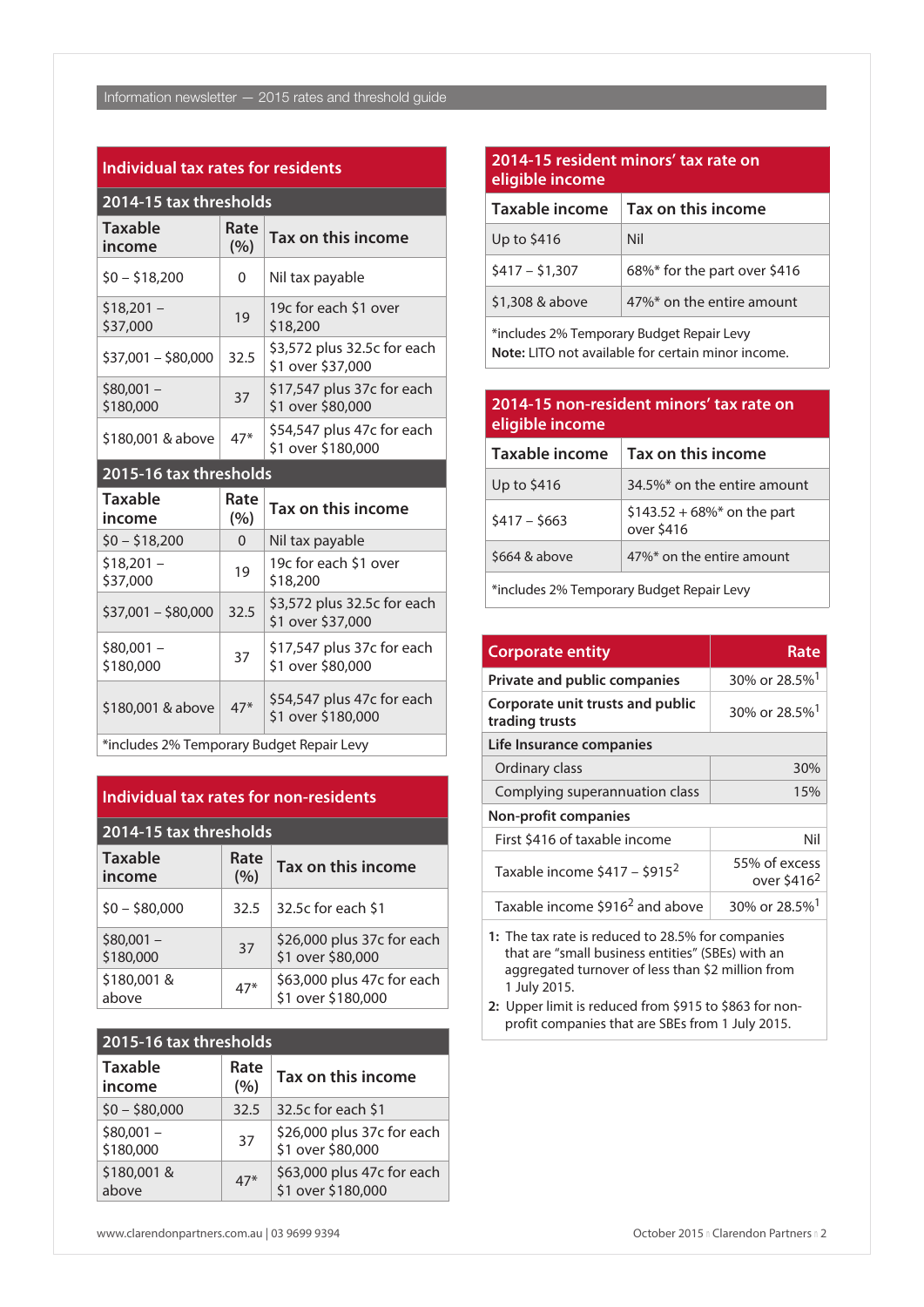# Information newsletter — 2015 rates and threshold guide

# **Tax offsets for individuals**

| 2014-15 & 2015-16 Low Income Tax Offset             |       |                                                                                   |  |  |
|-----------------------------------------------------|-------|-----------------------------------------------------------------------------------|--|--|
| Taxable income                                      |       | <b>Tax offset</b>                                                                 |  |  |
| $$0 - $37,000$                                      | \$445 |                                                                                   |  |  |
| $$37,001 - $66,666$                                 |       | $$445 - (1.5\% \text{ of excess over})$<br>\$37,000)                              |  |  |
| \$66,667 & above                                    | Nil   |                                                                                   |  |  |
| 2014-15 Net Medical Expenses Offset                 |       |                                                                                   |  |  |
| Tax offset claimable <sup>1</sup>                   |       | Adjusted taxable income                                                           |  |  |
| 20% of net medical<br>expenses exceeding<br>\$2,218 |       | Single <sup>2</sup> – \$90,000 or less<br>Family <sup>3</sup> – \$180,000 or less |  |  |
| 10% of net medical<br>expenses exceeding<br>\$5,233 |       | Single <sup>2</sup> – above \$90,000<br>Family <sup>3</sup> – above \$180,000     |  |  |

**1:** Offset for 2014-15 available if taxpayer received an offset greater than zero for both 2012-13 and 2013-14, or paid for medical expenses relating to disability aids, attendant care or aged care.

**2:** Single at 30 June 2015 and no dependent children.

**3:** Has a spouse at 30 June 2015, or dependent children at any time during 2014-15, or both.

#### **2014-15 Dependant (Invalid & Carer) Offset**

| <b>Adjusted taxable</b><br>income (ATI) is: | <b>Offset amount</b>               |
|---------------------------------------------|------------------------------------|
| \$282 or less                               | $$2,535*$                          |
| $$283 - $10,422$                            | $$2,535^* - [(ATI - $282) \div 4]$ |
| \$10,423 and above                          | Nil                                |

\*This is the maximum offset. Assumes dependant status maintained for full income year.

# **2014-15 Senior Australian & Pensioners Tax Offset**

| <b>Family status</b>                  | Maximum<br>tax offset | Shade-out<br>income<br>threshold | Cut-out<br>income<br>threshold |
|---------------------------------------|-----------------------|----------------------------------|--------------------------------|
| Single                                | \$2,230               | \$32,279                         | \$50,119                       |
| Married or<br>de facto<br>(each)      | \$1,602               | \$28,974                         | \$41,790                       |
| Separated<br>due to illness<br>(each) | \$2,040               | \$31,279                         | \$47,599                       |

**Note:** Offset entitlements reduce by 12.5c for each \$1 of rebate income in excess of the shade-out threshold. No entitlement when rebate income reaches the cutout threshold.

# **FBT rates and thresholds**

| FBT and gross-up rates |      |        |        |
|------------------------|------|--------|--------|
| <b>FBT</b> year        | Rate | Type 1 | Type 2 |
| 2014-15                | 47%  | 2.0802 | 1.8868 |
| 2015-16                | 49%  | 2.1463 | 1.9608 |

# **Car fringe benefits**

# **Statutory formula method**

The statutory fraction is 20%\*.

\*Applies to "commitments" entered into from May 2011. Previous statutory fractions based on kms travelled may be used for pre-May 2011 commitments.

# **Taxable value of a fringe benefit of a motor vehicle other than a car (c/km basis)**

| <b>FBT</b> year ending          | ი -     | 2500 <sub>cc</sub> | Over<br>2500 <sub>cc</sub> | Motor-<br>cycles |
|---------------------------------|---------|--------------------|----------------------------|------------------|
| 31-Mar-15                       | 50c     |                    | 60c                        | 15c              |
| 31-Mar-16                       | 51c     |                    | 61c                        | 15c              |
| <b>Record keeping exemption</b> |         |                    |                            |                  |
| 2014-15                         | \$7,965 | 2015-16            |                            | \$8,164          |
| FBT - Benchmark interest rate   |         |                    |                            |                  |
| 2014-15                         | 5.95%   | 2015-16            |                            | 5.65%            |
| <b>Car parking threshold</b>    |         |                    |                            |                  |
| 2014-15                         | \$8.26  | 2015-16            |                            | \$8.37           |

| Div 7A - benchmark interest rate |       |  |
|----------------------------------|-------|--|
| 2014-15                          | 5.95% |  |
| 2015-16                          | 5.45% |  |
|                                  |       |  |

# **2014-15 CGT improvement threshold**

Improvement threshold \$140,443

| <b>Motor vehicles</b>               |  |                     |  |
|-------------------------------------|--|---------------------|--|
|                                     |  | 2014-15 2015-16     |  |
| Luxury car tax limit                |  | $$61,844$ $$63,184$ |  |
| Fuel efficient luxury car tax limit |  | $$75,375$ $$75,375$ |  |
| Car depreciation limit              |  | \$57,466 \$57,466   |  |

# **2014-15 Cents per kilometre car rates**

| <b>Type</b>   | <b>Engine</b><br>capacity<br>non-rotary<br>engine | <b>Engine</b><br>capacity with<br>rotary engine | Rate<br>per km<br>(cents) |
|---------------|---------------------------------------------------|-------------------------------------------------|---------------------------|
| Small car     | $<$ 1601 $cc$                                     | < 801cc                                         | 65                        |
| Medium<br>car | 1601cc to<br>2600cc                               | 801cc to<br>1300cc                              | 76                        |
| Large car     | $>$ 2600 $cc$                                     | >1300 <sub>CC</sub>                             | 77                        |

www.clarendonpartners.com.au | 03 9699 9394 **October 2015 n** Clarendon Partners n 3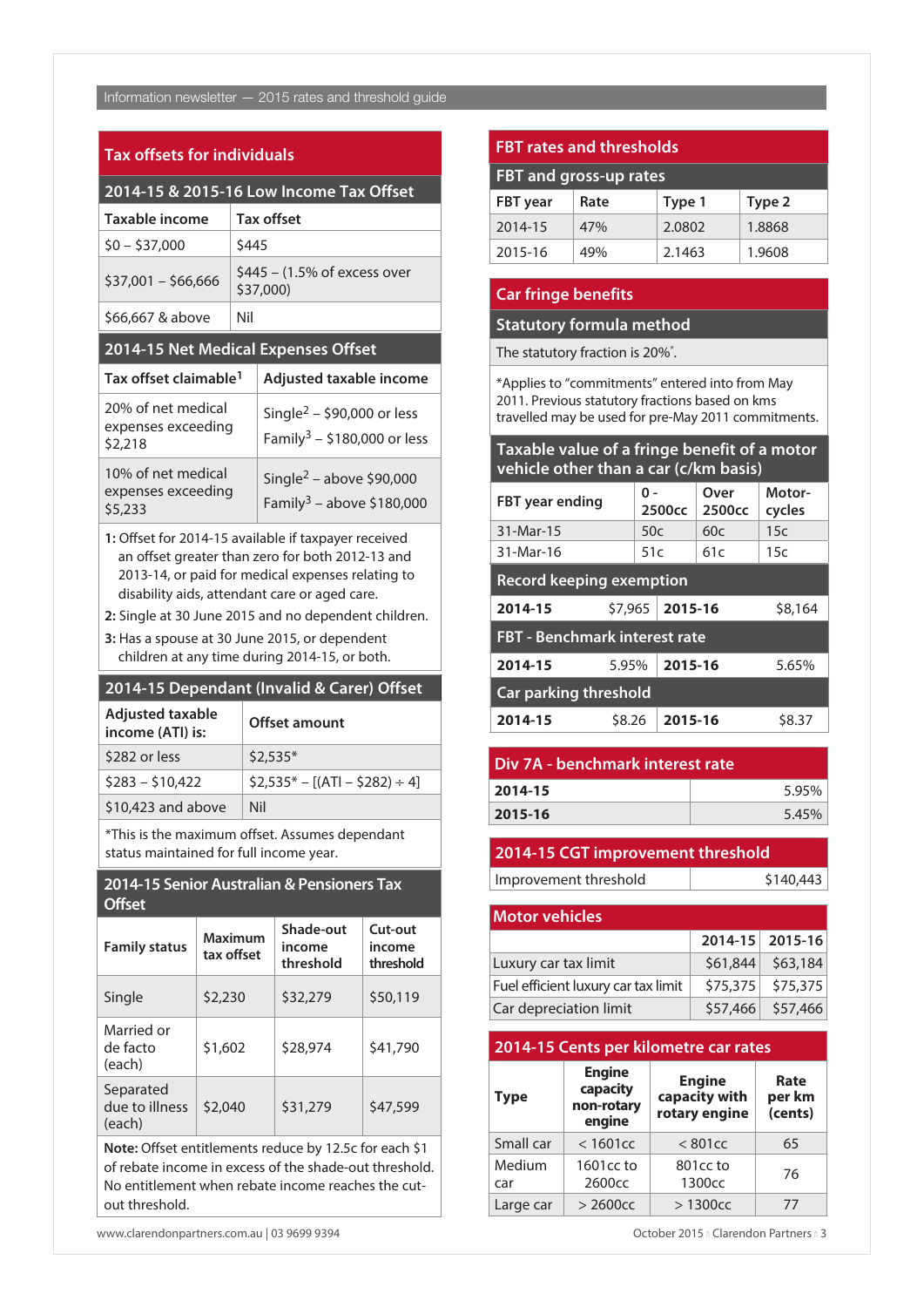# **2015-16 Superannuation rates & thresholds**

| SLS <sup>1</sup> low rate cap amount (indexed)                                                                                                                                                                                                                                                                                | \$195,000             |  |
|-------------------------------------------------------------------------------------------------------------------------------------------------------------------------------------------------------------------------------------------------------------------------------------------------------------------------------|-----------------------|--|
| SLS <sup>1</sup> untaxed plan cap amount (indexed)                                                                                                                                                                                                                                                                            | \$1,395,000           |  |
| Life benefit ETP <sup>2</sup> cap (indexed) <sup>3</sup>                                                                                                                                                                                                                                                                      | \$195,000             |  |
| Death benefit ETP <sup>2</sup> cap (indexed) <sup>3</sup>                                                                                                                                                                                                                                                                     | \$195,000             |  |
| Tax-free part of a genuine redundancy<br>pay-ment or early retirement scheme<br>payment (indexed)                                                                                                                                                                                                                             | \$9,780               |  |
| For each completed year of service add                                                                                                                                                                                                                                                                                        | \$4,891               |  |
| Government co-contribution (max \$500)                                                                                                                                                                                                                                                                                        |                       |  |
| Lower income threshold                                                                                                                                                                                                                                                                                                        | \$35,454              |  |
| Higher income threshold                                                                                                                                                                                                                                                                                                       | \$50,454              |  |
| Low income superannuation contribution                                                                                                                                                                                                                                                                                        |                       |  |
| Maximum adjusted taxable income                                                                                                                                                                                                                                                                                               | \$37,000              |  |
|                                                                                                                                                                                                                                                                                                                               | \$500                 |  |
| Maximum payable                                                                                                                                                                                                                                                                                                               |                       |  |
| <b>Contribution caps</b>                                                                                                                                                                                                                                                                                                      |                       |  |
| Concessional (indexed)                                                                                                                                                                                                                                                                                                        | \$30,000              |  |
| Concessional (temporary, non-indexed) <sup>4</sup><br>Non-concessional                                                                                                                                                                                                                                                        | \$35,000<br>\$180,000 |  |
|                                                                                                                                                                                                                                                                                                                               |                       |  |
| CGT cap (indexed)                                                                                                                                                                                                                                                                                                             | \$1,395,000           |  |
| Non-concessional with bring forward<br>option (non-indexed) <sup>5</sup>                                                                                                                                                                                                                                                      | \$540,000             |  |
| <b>Superannuation Guarantee (SG)</b>                                                                                                                                                                                                                                                                                          |                       |  |
| Prescribed minimum employer<br>contribution rate                                                                                                                                                                                                                                                                              | 9.50%                 |  |
| Maximum contribution base<br>(per SG quarter)                                                                                                                                                                                                                                                                                 | \$50,810              |  |
| Minimum account based pension withdrawal                                                                                                                                                                                                                                                                                      |                       |  |
| Under 65 years                                                                                                                                                                                                                                                                                                                | 4%                    |  |
| 65 to less than 75 years                                                                                                                                                                                                                                                                                                      | 5%                    |  |
| 75 to less than 80 years                                                                                                                                                                                                                                                                                                      | 6%                    |  |
| 80 to less than 85 years                                                                                                                                                                                                                                                                                                      | 7%                    |  |
| 85 to less than 90 years                                                                                                                                                                                                                                                                                                      | 9%                    |  |
| 90 to less than 95 years                                                                                                                                                                                                                                                                                                      | 11%                   |  |
| 95 years and over                                                                                                                                                                                                                                                                                                             | 14%                   |  |
| <b>Maximum pension withdrawal</b>                                                                                                                                                                                                                                                                                             |                       |  |
| <b>Transition to retirement</b>                                                                                                                                                                                                                                                                                               | 10%                   |  |
| Account based pension                                                                                                                                                                                                                                                                                                         | 100%                  |  |
| <b>Preservation age table</b>                                                                                                                                                                                                                                                                                                 |                       |  |
| Date of birth:                                                                                                                                                                                                                                                                                                                |                       |  |
|                                                                                                                                                                                                                                                                                                                               | 55                    |  |
| Before 1 July 1960                                                                                                                                                                                                                                                                                                            |                       |  |
| 1 July 1960 – 30 June 1961                                                                                                                                                                                                                                                                                                    | 56                    |  |
| 1 July 1961 - 30 June 1962                                                                                                                                                                                                                                                                                                    | 57                    |  |
| 1 July 1962 - 30 June 1963                                                                                                                                                                                                                                                                                                    | 58                    |  |
| 1 July 1963 - 30 June 1964                                                                                                                                                                                                                                                                                                    | 59                    |  |
| 1 July 1964 or later                                                                                                                                                                                                                                                                                                          | 60                    |  |
| 1: Superannuation Lump Sum (SLS)<br>2: Employment Termination Payment (ETP)<br>3: Whole of income cap of \$180,000 applies.<br>4: In 2015-16, a \$35,000 cap applies for individuals aged 49 years or<br>over on 30 June 2015.<br>5: Eligible persons may bring forward the next 2 years' non-<br>concessional contributions. |                       |  |

#### **Medicare**

#### **2014-15 Medicare levy**

Medicare levy is 2% of an individual's taxable income.

# **2014-15 Medicare levy for families with dependants**

|                                                                                                                               | Family taxable income \$   |                                                                           |                                  |
|-------------------------------------------------------------------------------------------------------------------------------|----------------------------|---------------------------------------------------------------------------|----------------------------------|
| dependants<br>No.of                                                                                                           | <b>Nil levy</b><br>payable | <b>Reduced levy</b><br>shade-in range<br>(10% of excess<br>over nil band) | <b>Normal 2%</b><br>payable      |
| 0                                                                                                                             | To \$35,261                | \$35,262-\$44,076                                                         | \$44,077 &<br>above              |
| 1                                                                                                                             | To \$38,499                | \$38,500-\$48,123                                                         | \$48,124 &<br>above              |
| $\overline{2}$                                                                                                                | To \$41,737                | \$41,738-\$52,171                                                         | \$52,172 &<br>above              |
| 3                                                                                                                             |                            | To \$44,975   \$44,976-\$56,218                                           | \$56,219 &<br>above              |
| 4                                                                                                                             | To \$48,213                | \$48,214-\$60,266                                                         | \$60,267 &<br>above              |
| 5                                                                                                                             | To \$51,451                | \$51,452-\$64,313                                                         | \$64,314 &<br>above              |
| 6                                                                                                                             | Tο<br>\$54,6891            | \$54,690 <sup>1</sup> -<br>\$68,3612                                      | \$68,362 <sup>2</sup> &<br>above |
| For more than six dependent children and/or students:<br>1: Add \$3,238 per child/student<br>2: Add \$4,047 per child/student |                            |                                                                           |                                  |

#### **2014-15 Medicare levy surcharge**

| Income for MLS purposes <sup>1</sup> |                       |       |
|--------------------------------------|-----------------------|-------|
| Single                               | Family <sup>2</sup>   | Rate  |
| $$0 - $90,000$                       | $$0 - $180,000$       | $0\%$ |
| \$90,001 - \$105,000                 | $$180,001 - $210,000$ | 1%    |
| $$105,001 - $140,000$                | $$210,001 - $280,000$ | 1.25% |
| \$140,001 and above                  | \$280,001 and above   | 1.5%  |

**1:** Includes taxable income, reportable fringe benefits, reportable super contributions, net investment losses, exempt foreign income and any net amount subject to family trust distribution tax.

**2:** Threshold increases by \$1,500 for each additional dependent child after the first.

#### **2014-15 Medicare levy reduction threshold**

| Taxable income      | Medicare levy payable       |
|---------------------|-----------------------------|
| $$0 - $20.896$      | Nil                         |
| $$20.897 - $26.120$ | 10% of excess over \$20,896 |
| \$26,121 & above    | 2% of taxable income        |

**2014-15 Medicare levy threshold: Individuals who qualify for the Senior Australian and Pensioner Tax Offset** 

| Taxable income      | Medicare levy payable       |
|---------------------|-----------------------------|
| $$0 - $33.044$      | Nil                         |
| $$33.045 - $41.305$ | 10% of excess over \$33,044 |
| \$41,306 & above    | 2% of taxable income        |

www.clarendonpartners.com.au | 03 9699 9394 October 2015 n Clarendon Partners n 4